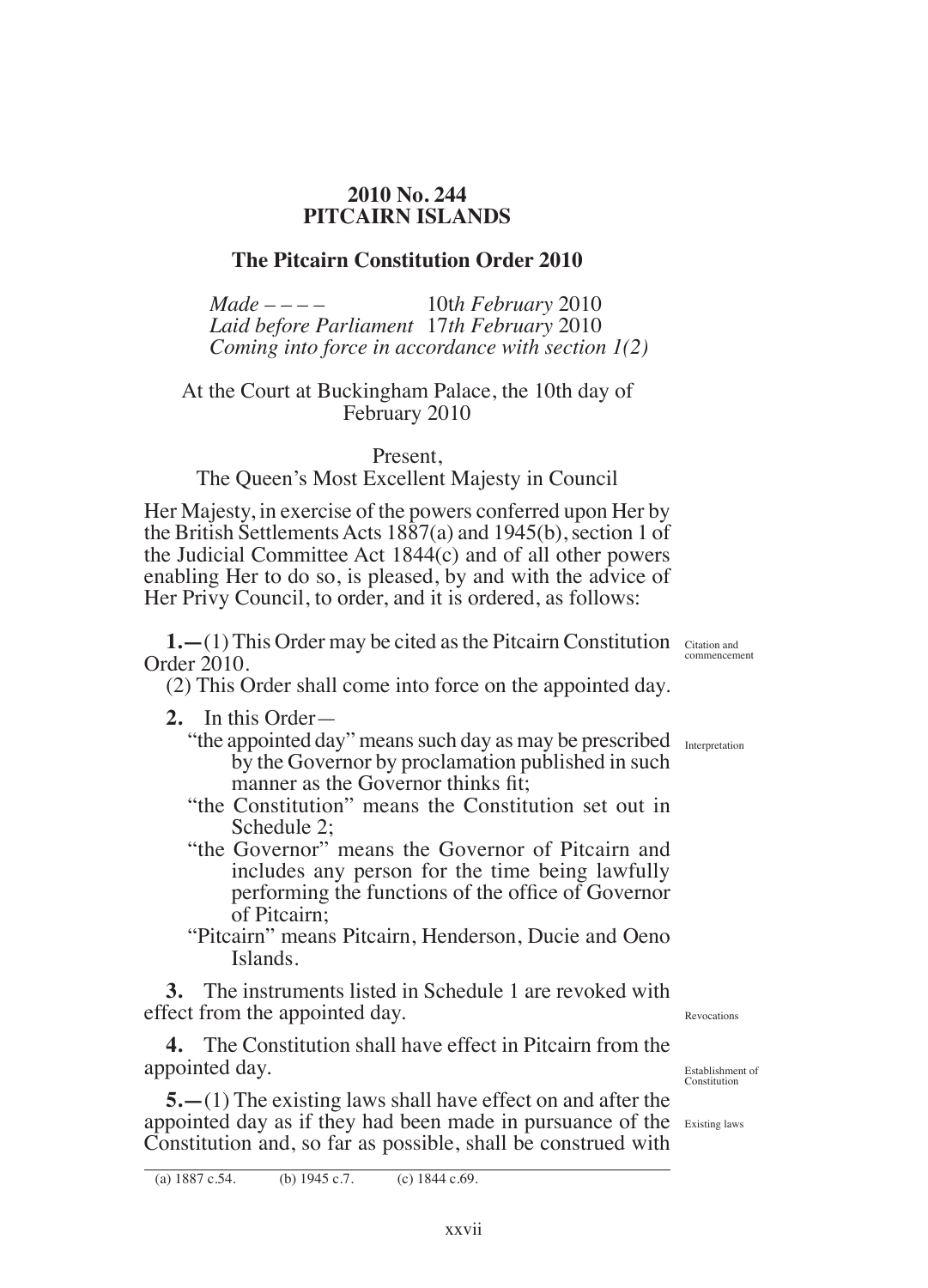such modifications, adaptations, qualifications and exceptions as may be necessary to bring them into conformity with the Constitution

(2) In subsection (1), "existing laws" means laws and instruments (other than Acts of Parliament of the United Kingdom and instruments made under them) having effect as part of the law of Pitcairn immediately before the appointed day.

**6.—**(1) Except for the ofice of Legal Adviser, any ofice established by or under the Pitcairn Order 1970(d) and existing immediately before the appointed day shall on and after that day, so far as consistent with the Constitution, continue as if it had been established by or under the Constitution.

(2) Any person who immediately before the appointed day holds or is acting in an office referred to in subsection (1) shall, on and after that day, continue to hold or act in that ofice or the corresponding ofice established by the Constitution as if he or she had been appointed to hold or act in it in accordance with or under the Constitution; but any person who under the law in force immediately before the appointed day would have been required to vacate his or her ofice at the expiration of any period shall vacate that ofice at the expiration of that period.

(3) Any person to whom subsection (2) applies who, before the appointed day, has made any oath or afirmation required to be made before assuming the functions of his or her ofice shall be deemed to have made any like oath or afirmation so required by the Constitution or any other law.

(4) The person who holds the ofice of Legal Adviser immediately before the appointed day shall, on and after that day, hold the ofice of Attorney General in accordance with the Constitution.

**7.** Any person who immediately before the appointed day is a member of the Island Council for Pitcairn in accordance with a law in force in Pitcairn shall on that day become a member of the Island Council established by the Constitution, shall be deemed to have taken any oath or afirmation required by law, and shall hold his or her seat in accordance with any such law.

**8.—**(1) Any proceedings pending immediately before the appointed day in any court having jurisdiction in or in relation to Pitcairn may be continued on and after that day in the same court or in the equivalent court established by the Constitution.

Existing ofices and oficers

Island Council

Pending legal proceedings

<sup>(</sup>d) S.I. 1970/1434, amended by S.I. 2000/1340 and 2002/2638.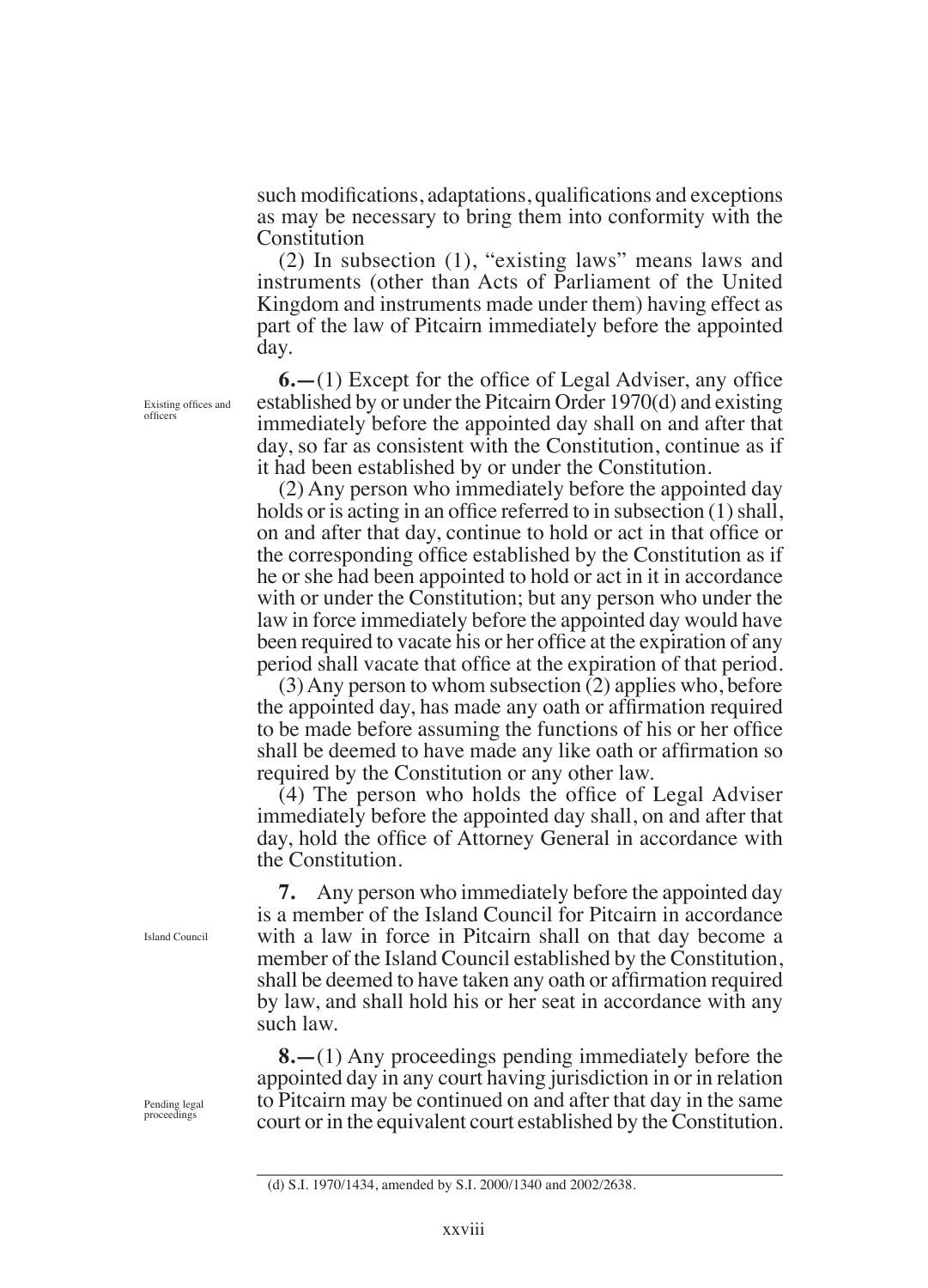(2) Any judgment or order of any court having jurisdiction in or in relation to Pitcairn given or made before the appointed day, in so far as it has not been fully executed or enforced, may be executed or enforced on and after that day as a judgment or order of the same court or as if it were a judgment or order of the equivalent court established by the Constitution.

**9.** Article 2 of the Pitcairn (Appeals to Privy Council) Order  $2000(e)$  is amended by substituting for the definition of "Court" the following—

"Court" means the Pitcairn Court of Appeal established by the Constitution set out in Schedule 2 to the Pitcairn Constitution Order 2010.

Appeals to Her Majesty in Council

Power reserved to Her Majesty

**10.** There is reserved to Her Majesty full power to make laws from time to time for the peace, order and good government of Pitcairn including, without prejudice to the generality of the foregoing, laws amending or revoking this Order or Schedule 2.

> *Judith Simpson* Clerk of the Privy Council

#### SCHEDULE 1 REVOCATIONS

The Pitcairn Order 1970 (S.I. 1970/1434)

The Pitcairn (Amendment) Order 2000 (S.I. 2000/1340)

The Pitcairn (Amendment) Order 2002 (S.I. 2002/2638)

The Pitcairn Court of Appeal Order 2000 (S.I. 2000/1341)

The Pitcairn Court of Appeal (Amendment) Order 2004 (S.I. 2004/2669)

The Instructions issued under the Royal Sign Manual and Signet to the Governor of Pitcairn on 30th September 1970

### SCHEDULE 2

The Constitution of Pitcairn set out in Schedule 2 is set out in full on pages xxxi–lxv.

<sup>(</sup>e) S.I. 2000/1816, amended by SI 2009/224.